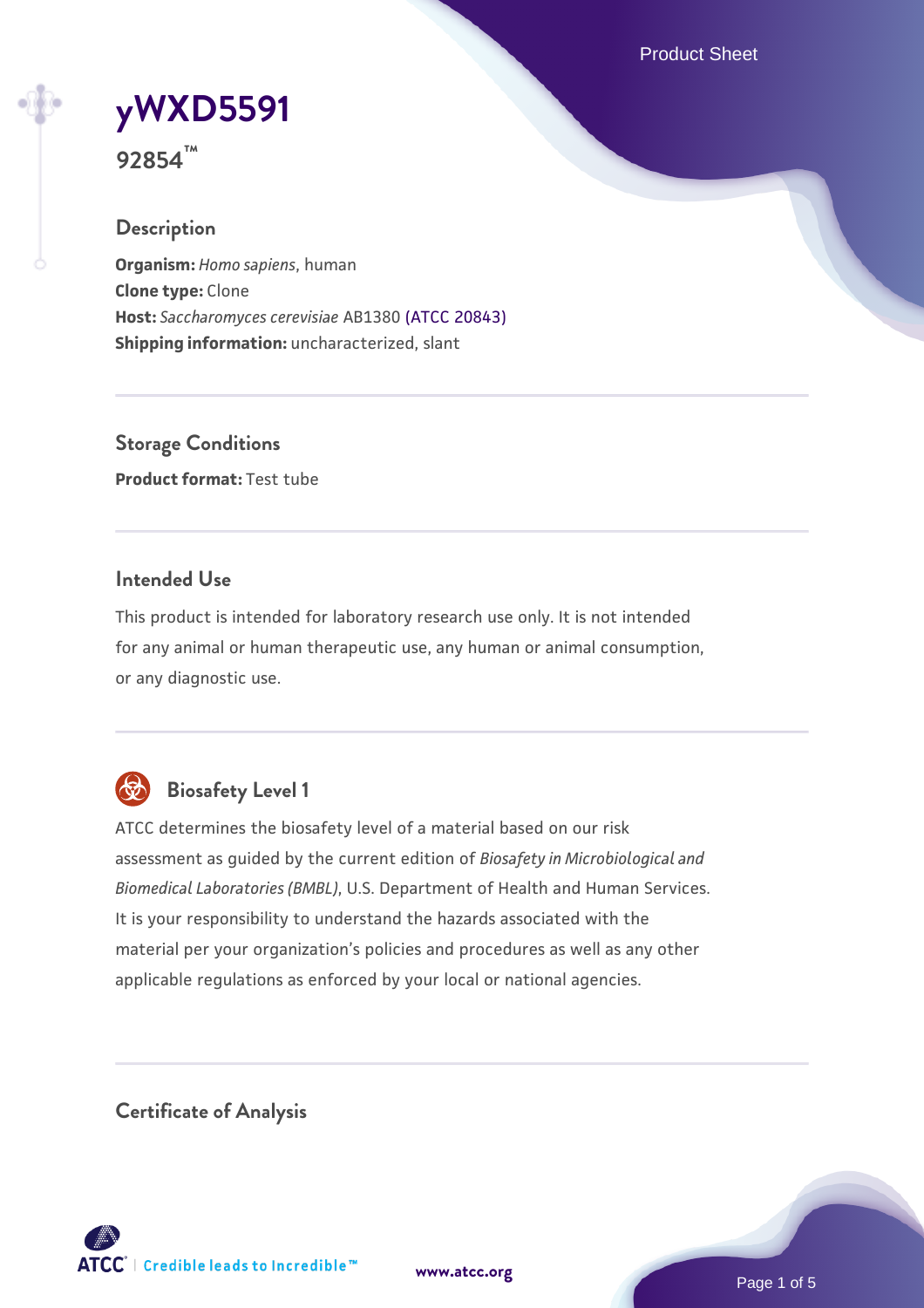## **[yWXD5591](https://www.atcc.org/products/92854)** Product Sheet **92854**

For batch-specific test results, refer to the applicable certificate of analysis that can be found at www.atcc.org.

## **Insert Information**

**Type of DNA:** genomic **Genome:** Homo sapiens **Chromosome:** X X pter-q27.3 **Gene name:** DNA Segment, single copy **Gene product:** DNA Segment, single copy [DXS4541] **Gene symbol:** DXS4541 **Contains complete coding sequence:** Unknown **Insert end:** EcoRI

## **Vector Information**

**Construct size (kb):** 155.0 **Intact vector size:** 11.454 **Vector name:** pYAC4 **Type of vector:** YAC **Host range:** *Saccharomyces cerevisiae*; *Escherichia coli* **Vector information:** other: telomere, 3548-4235 other: telomere, 6012-6699 Cross references: DNA Seq. Acc.: U01086 **Cloning sites:** EcoRI **Markers:** SUP4; HIS3; ampR; URA3; TRP1 **Replicon:** pMB1, 7186-7186; ARS1, 9632-10376

# **Growth Conditions**

**Medium:** 



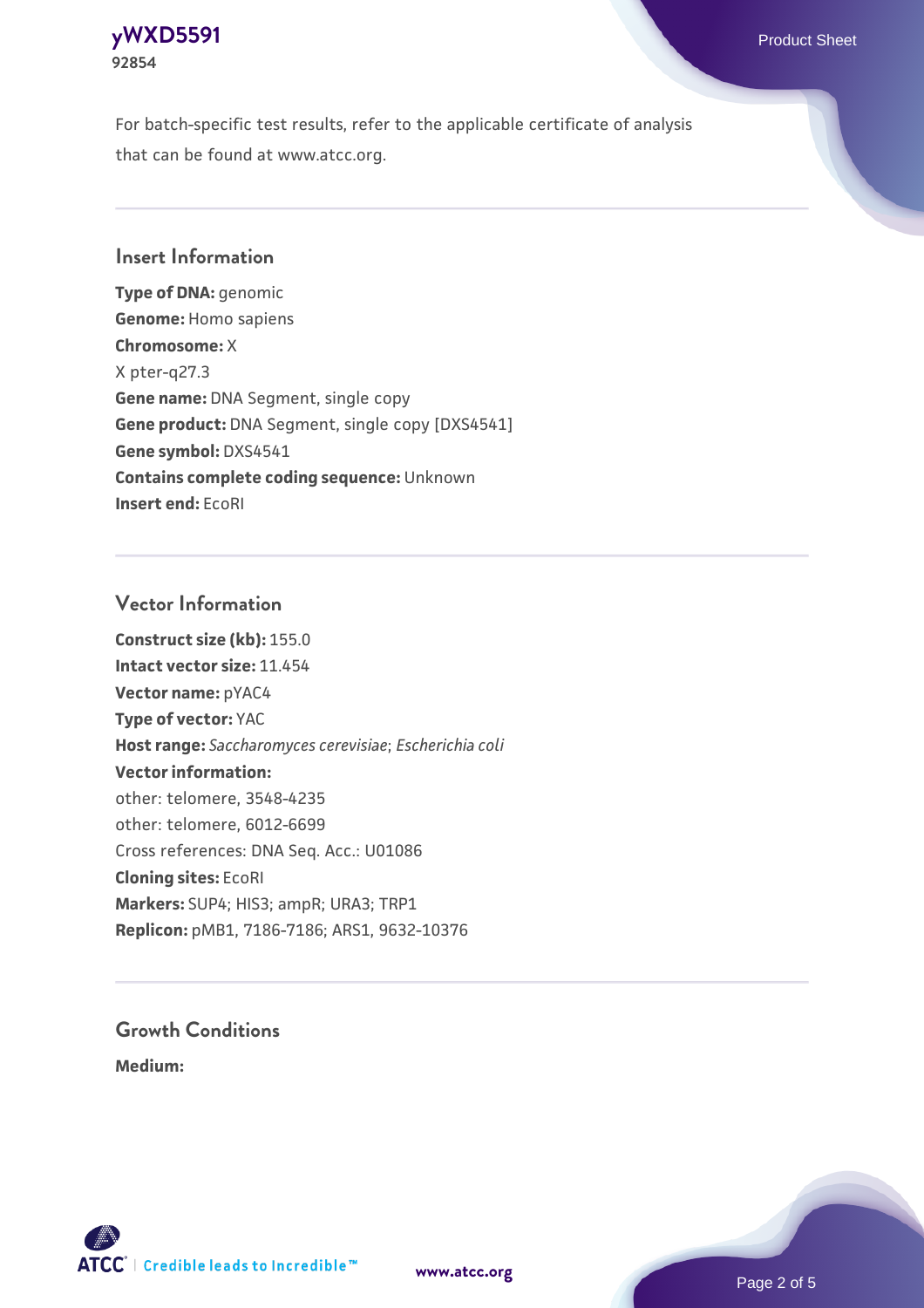**[yWXD5591](https://www.atcc.org/products/92854)** Product Sheet **92854**

[ATCC Medium 1245: YEPD](https://www.atcc.org/-/media/product-assets/documents/microbial-media-formulations/1/2/4/5/atcc-medium-1245.pdf?rev=705ca55d1b6f490a808a965d5c072196) **Temperature:** 30°C

#### **Notes**

More information may be available from ATCC (http://www.atcc.org or 703- 365-2620).

## **Material Citation**

If use of this material results in a scientific publication, please cite the material in the following manner: yWXD5591 (ATCC 92854)

## **References**

References and other information relating to this material are available at www.atcc.org.

#### **Warranty**

The product is provided 'AS IS' and the viability of ATCC® products is warranted for 30 days from the date of shipment, provided that the customer has stored and handled the product according to the information included on the product information sheet, website, and Certificate of Analysis. For living cultures, ATCC lists the media formulation and reagents that have been found to be effective for the product. While other unspecified media and reagents may also produce satisfactory results, a change in the ATCC and/or depositor-recommended protocols may affect the recovery, growth, and/or function of the product. If an alternative medium formulation or reagent is used, the ATCC warranty for viability is no longer

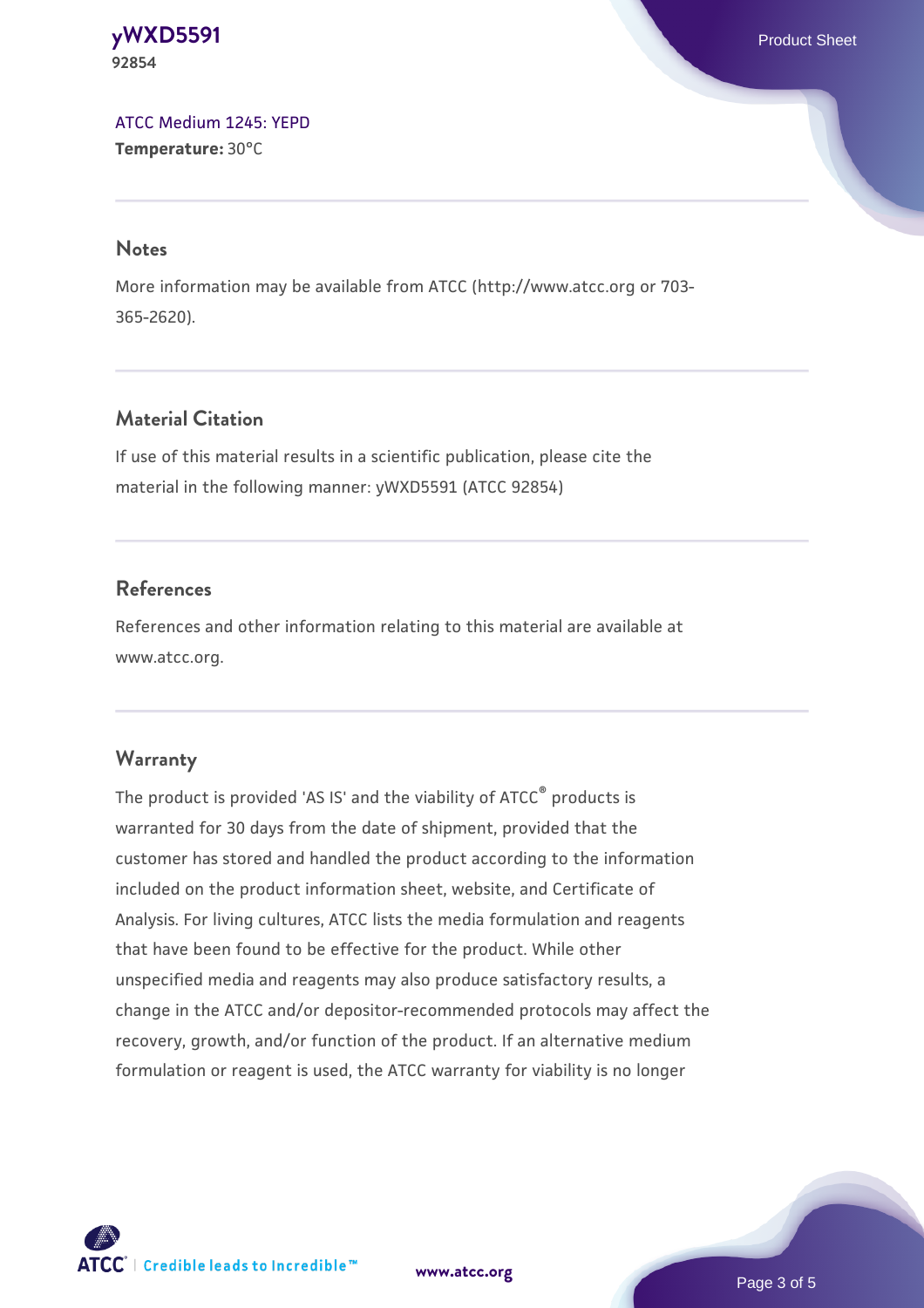**[yWXD5591](https://www.atcc.org/products/92854)** Product Sheet **92854**

valid. Except as expressly set forth herein, no other warranties of any kind are provided, express or implied, including, but not limited to, any implied warranties of merchantability, fitness for a particular purpose, manufacture according to cGMP standards, typicality, safety, accuracy, and/or noninfringement.

#### **Disclaimers**

This product is intended for laboratory research use only. It is not intended for any animal or human therapeutic use, any human or animal consumption, or any diagnostic use. Any proposed commercial use is prohibited without a license from ATCC.

While ATCC uses reasonable efforts to include accurate and up-to-date information on this product sheet, ATCC makes no warranties or representations as to its accuracy. Citations from scientific literature and patents are provided for informational purposes only. ATCC does not warrant that such information has been confirmed to be accurate or complete and the customer bears the sole responsibility of confirming the accuracy and completeness of any such information.

This product is sent on the condition that the customer is responsible for and assumes all risk and responsibility in connection with the receipt, handling, storage, disposal, and use of the ATCC product including without limitation taking all appropriate safety and handling precautions to minimize health or environmental risk. As a condition of receiving the material, the customer agrees that any activity undertaken with the ATCC product and any progeny or modifications will be conducted in compliance with all applicable laws, regulations, and guidelines. This product is provided 'AS IS' with no representations or warranties whatsoever except as expressly set forth herein and in no event shall ATCC, its parents, subsidiaries, directors, officers, agents, employees, assigns, successors, and affiliates be liable for indirect, special, incidental, or consequential damages of any kind in connection with or arising out of the customer's use of the product. While reasonable effort is made to ensure authenticity and reliability of materials on deposit, ATCC is not liable for damages arising from the misidentification or



**[www.atcc.org](http://www.atcc.org)**

Page 4 of 5